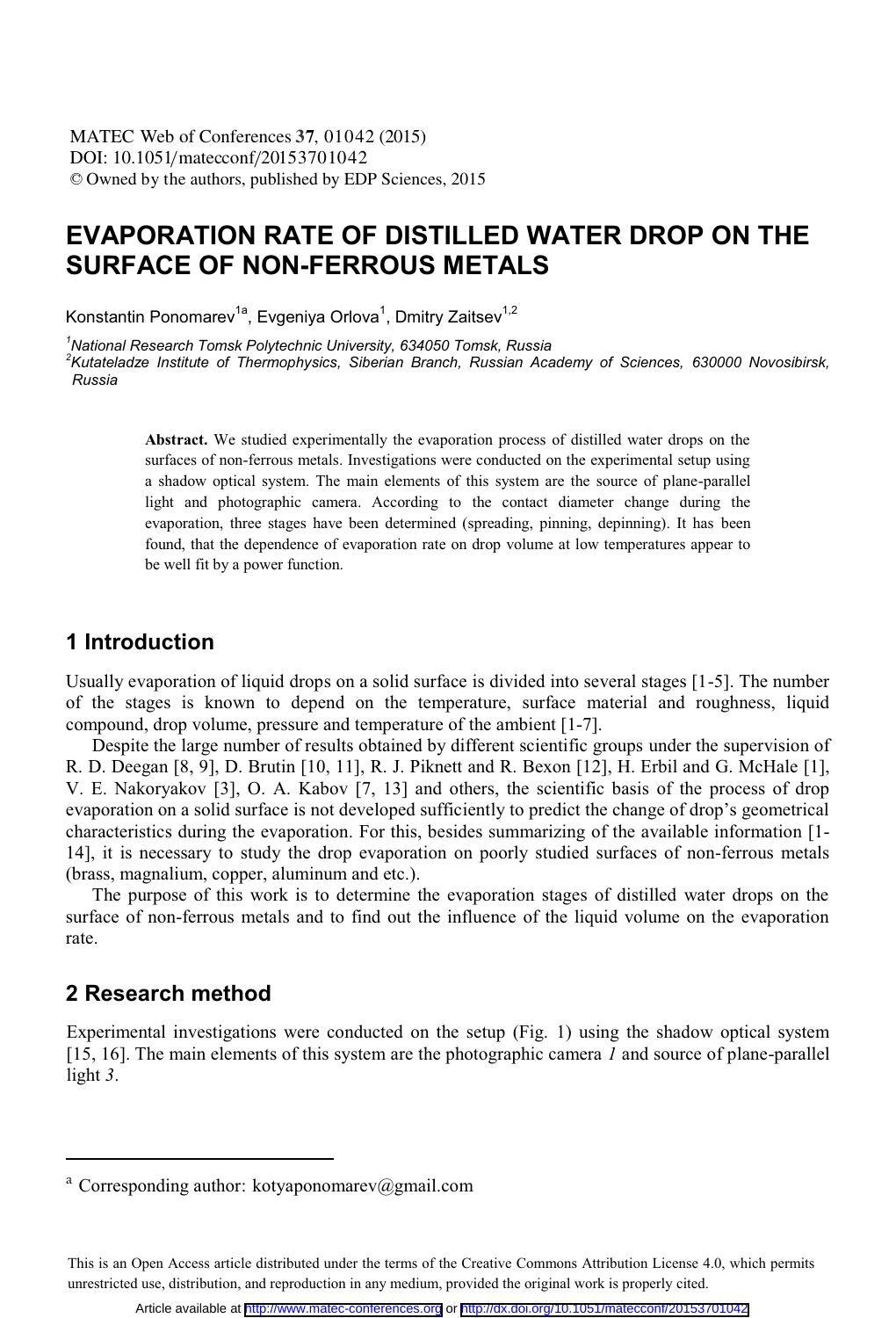

**Figure 1.** Schematic of the experimental setup: 1 – photographic camera, 2 – substrate with a drop, 3 – source of plane-parallel light, 4 – high-speed video camera, 5 – condensing lens.

The experimental method is described in detail in [16].

We used disk-like substrates made of copper M1 (State All-Union standard 1173-2006) and brass (State All-Union standard 2060-2006) with diameter of 54 mm and 4 mm thick.

According to results of a preliminary experiment, the values of influencing parameters were obtained (Table 1).

| Parameter                                    | Parameter value              |
|----------------------------------------------|------------------------------|
| Investigated liquid                          | nondeaerated distilled water |
| Material of the substrate                    | copper, brass                |
| Liquid volume, µl                            | 10, 20, 30, 40, 50, 60       |
| Temperature of the substrate, <sup>o</sup> C | 40, 50, 60, 70, 80           |
|                                              |                              |

**Table 1.** The main influencing parameters

Output parameters were contact diameter (D) and evaporation rate (W).

#### **3 Results and discussion**

Time dependences of contact diameter are given in Fig. 2. Initial values of the contact diameter correspond to a moment of drop placement on the substrate, finite values – to a moment of the complete evaporation of the drop.

According to the contact diameter variation, three evaporation stages were determined. The first stage is spreading, which is accompanied by a slight increase of diameter during first 5-10 seconds (not distinctly seen in Fig. 2). Perhaps in the initial moment of time a drop is subjected to molecular adhesion forces from a solid, which pulls out a liquid layer from under a drop, and gravity force, which makes it spread. On the other side, the liquid due to the small volume begins to be heated rapidly. It results in a change of its physicochemical properties; in particular the "solid - liquid" surface tension is reduced. The driving force determined by a decrease in the free surface energy of the system due to changing the contact area between phases is sufficient to overcome micro-asperities on the surface. Resistance force as the wetted surface is increased. Pinning of the three-phase contact line happens during the second stage, when the drop diameter does not change (approximately 85% of the total evaporation time for temperatures of 40-60  $^{\circ}$ C and 80% for temperatures of 70-80  $^{\circ}$ C). The third stage is depinning, which is accompanied by a decrease of diameter (lasts until the complete evaporation of the drop). Depinning is more pronounced for drops with higher volumes. It is found that the higher the substrate temperature, the longer the third stage in which the diameter decreases.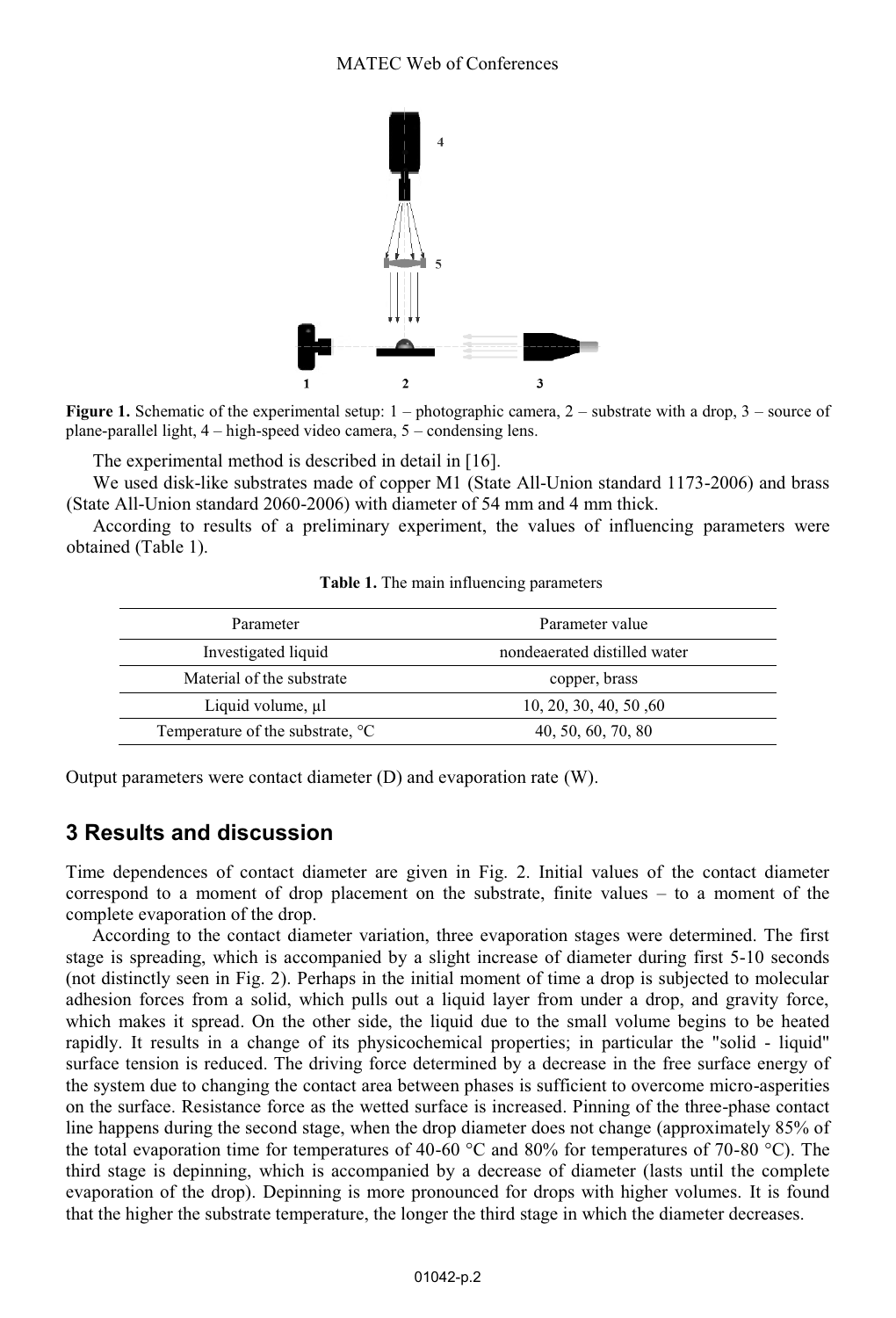

**Figure 2.** Time dependence of contact diameter during drop evaporation on substrates made of (a) copper; (b) brass, heated to 40°C. Drop volume was varied:  $1 - 10 \mu$ l;  $2 - 20 \mu$ l;  $3 - 30 \mu$ l;  $4 - 40 \mu$ l;  $5 - 50 \mu$ l;  $6 - 60 \mu$ l.

According to the data available in the literature [1-5, 16], it is possible to determine from two [1, 2] to four [4, 5] stages of drop evaporation. The reverse order of stages of spreading and pinning was found in [16], where evaporation of drops of NaCl solution in water on the substrates made of steel, copper and aluminum has been investigated. Pinning with a decrease of contact angle was observed during the first stage; the second stage is spreading, which lasts most of the evaporation time up to crystallization of salts; the third stage – constant contact angle with decreasing diameter during the remaining evaporation time.

The dependences of the drop evaporation rate on drop volume on copper and brass substrates are given in Fig. 3. They appear to be well fit by a power function at low temperatures 40-60 °С:

$$
w = a \cdot V^n \tag{1}
$$



**Figure 3.** Evaporation rate of drop versus its volume on the substrate made of: a) copper; b) brass. Substrate temperature:  $1 - 40$  °C;  $2 - 50$  °C;  $3 - 60$  °C;  $4 - 70$  °C;  $5 - 80$  °C.